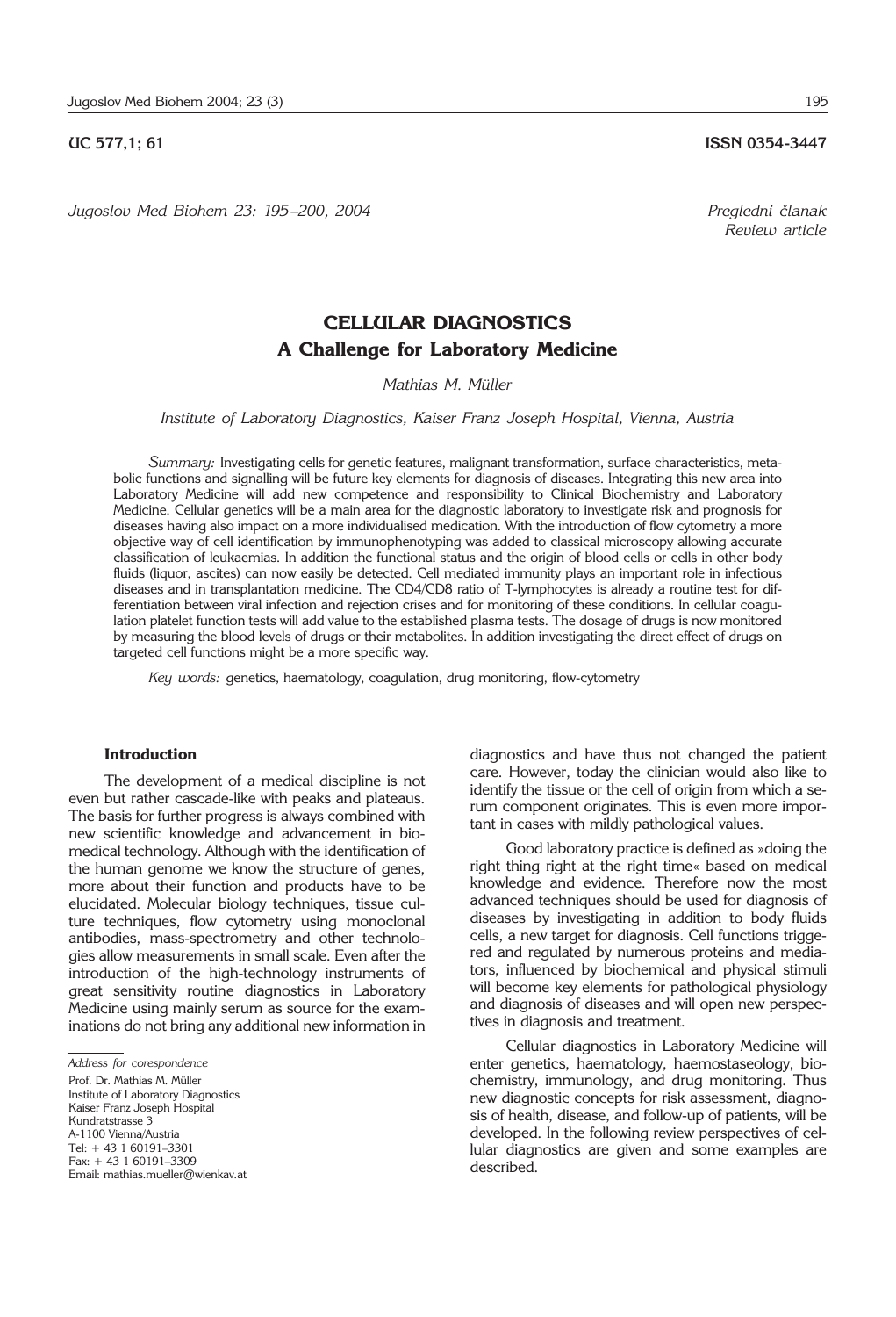# **Cellular Genetics**

Cellular genetics will be a main area for the diagnostic laboratory to investigate risk and prognosis for diseases having also impact on a more individualised medication. One can envisage the following main areas:

- Diagnosis of monogenic (metabolic) diseases;
- Risk estimation of multigenic conditions of diseases, e.g. arthritis, cardiovascular diseases, hypercoagulability, dementia;
- Effect of genetic fingerprints on individual drug desian.

Non-invasive prenatal diagnosis during pregnancy can be achieved by separation of fetal cells from maternal blood by immmunomagnetic capturing followed by investigation with PCR-technology. Thus fetal trophoblasts, lymphocytes, granulocytes, stem cells and nucleated red blood corpuscles all having specific surface antigens can be isolated. These cells are useful for early detection of metabolic disorders. The same approach can be used for the isolation and investigation of malignant cells or their genetic products from blood in cancer patients. Tumour specific genetic material in blood, far from the tumour site, might be a useful diagnostic tool for diagnosis and prognosis. In breast cancer patients a mean concentrations of 211 ng/mL of plasma DNA were measured whereas in healthy controls only 21 ng/mL were detected (1). In patients exhibiting p53 mutations in their primary tumour 65 % also showed p53 mutations in their plasma DNA. Patients with tumour and plasma DNA p53 mutations had the worst prognosis with respect to recurrence and distant metastasis.

#### **Cellular Haematology**

In haematology cellular diagnostics has always been a main area of interest. With the introduction of flow cytometry a more objective way of cell identification by immuno phenotyping was added to classical microscopy allowing accurate classification of blood malignancies. For identification of white blood cells fluorescence labelled monoclonal antibodies are used. Well defined monoclonal antibodies are used for the identification of the normal white blood cell classes (*Table I*). Malignant or premature white blood cells exhibit a variety of additional abnormal epitopes, which are used for specific identification of cell lineages. As an example the step-by-step diagnosis of a follicular Bcell lymphoma exhibiting a B-cell clone is described in some detail (*Table II, Figure 1*).

In addition the functional status and the origin of cells in other body fluids (liquor, ascites) can now easily be detected by means of flow-cytometry in combing fluorescence conjugated monoclonal antibodies recognising specific surface cell markers with cell-cycle analysis after intracellular staining of DNA with probidium-iodide. With this approach an inflammatory leu-

Table I Clusters of differentiation in flow cytometry

| White Blood Cells       | Monoclonal Antibodies |  |  |
|-------------------------|-----------------------|--|--|
| Leucocytes              | CD 45                 |  |  |
| Granulocytes            | CD 15                 |  |  |
| Monocytes               | CD 14                 |  |  |
| T-lymphocytes           | CD <sub>3</sub>       |  |  |
| Helper-T-lymphocytes    | CD 3, CD 4            |  |  |
| Cytotoxic-T-lymphocytes | CD 3, CD 8            |  |  |
| B-lymphocytes           | CD 19                 |  |  |
| NK-cells                | CD 16/CD 56           |  |  |

Table II Follicular B-cell lymphoma. Blood count and flow cytometry – 54 years old female of unknown history.

| <b>Blood Cells</b>                        | Patient                 | Reference Ranges |  |
|-------------------------------------------|-------------------------|------------------|--|
| Blood Count                               |                         |                  |  |
| Leucocytes $(\mu L)$                      | 12.540                  | 4.300-10.800     |  |
| Lymphocytes $(\mu L)$                     | 4.264                   | $1.100 - 4.320$  |  |
| Lymphocytes (%)                           | 34                      | $25 - 40$        |  |
| Differential blood count                  | Atypical<br>lymphocytes |                  |  |
| Flow Cytometry                            |                         |                  |  |
| $T$ -lymphocytes (/ $\mu$ L)              | 2.480                   | 660-3.655        |  |
| T-lymphocytes (%)                         | 47                      | $60 - 85$        |  |
| $B$ -lymphocytes (/ $\mu$ L)              | 1.766                   | $10 - 989$       |  |
| B-lymphocytes (%)                         | 34                      | $7 - 23$         |  |
| $CD19^+/CD5^+ - Cells$ (%)                | O                       | $0 - 20$         |  |
| $CD19^+/kappa^+ - Cells$ (%)              | 5                       | $\Omega$         |  |
| $CD19^+$ /lambda <sup>+</sup> – Cells (%) | 100                     | 0                |  |
| $CD19^{+}/CD38^{+} -$ Cells (%)           | 0                       | $60 - 80$        |  |

cocytosis in the spinal fluid can be accurately distinguished from a meningial carcinomatosis. The cells investigated in the liquor cerebrospinalis showed two features characteristic for malignant cells: surface expression pattern of the epithelial cells' CAM 5.2 epitope and 76 % of hyperploid DNA concomitant with an increased synthesis rate of 13 %.

Cell mediated immunity plays an important role in infectious diseases, in transplantation medicine for the detection of the immune status of patients, and in immunodeficiencies. The determination of the CD4/ CD8 ratio of T-lymphocytes by flow- cytometry is already a routine test for differentiation between these clinical conditions and in the follow-up of patients with severe viral infections and rejection crises. In uncomplicated post-transplantation course a ratio of 1.46  $\pm$ 0.96 is measured. Due to increase of CD4+ T-helper cells the ratio increases to  $2.34 \pm 0.72$  approximately one week before the clinical symptoms of a rejection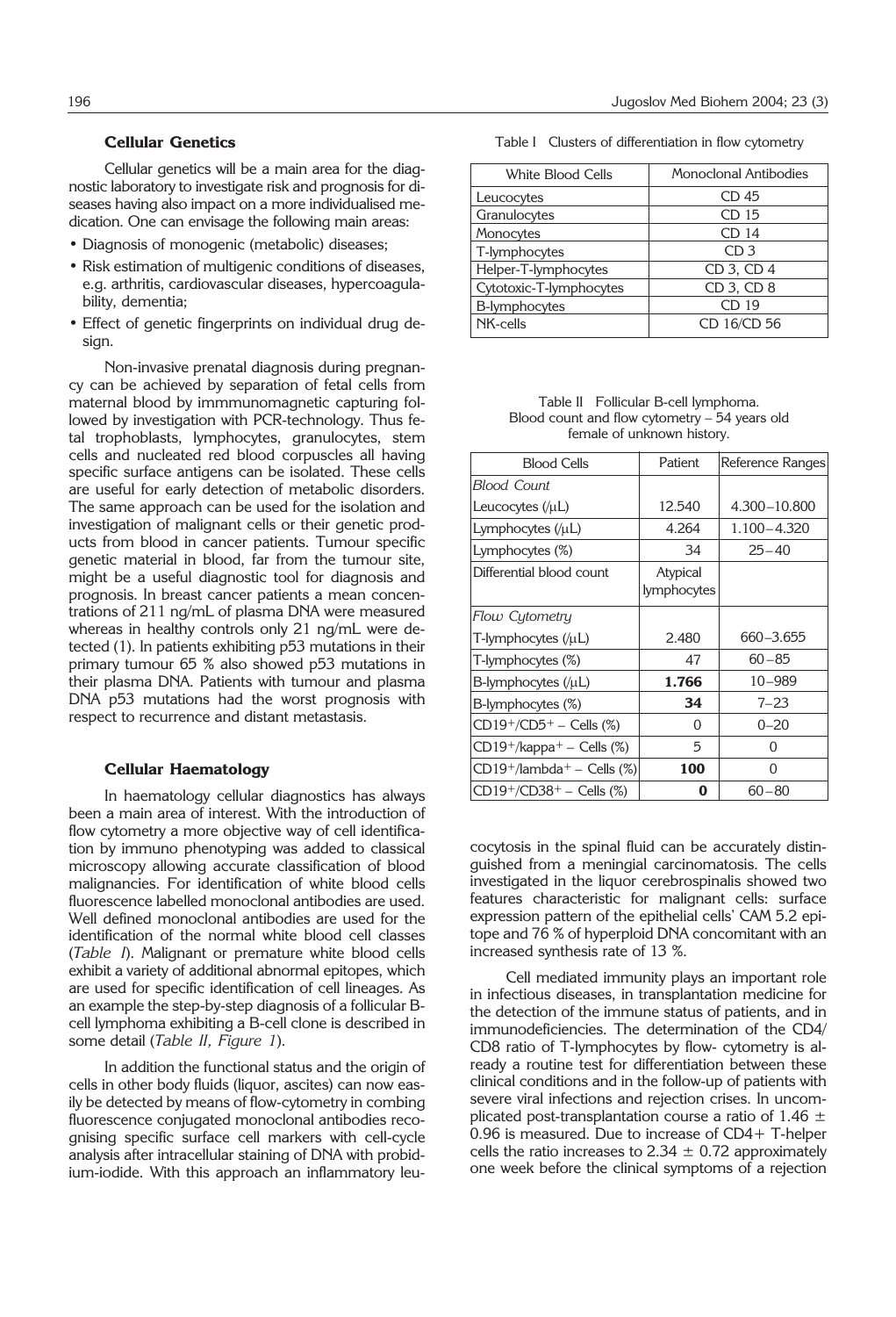

Figure 1. Follicular B-cell lymphoma. 54 years old female, laboratory data described in *Table II.*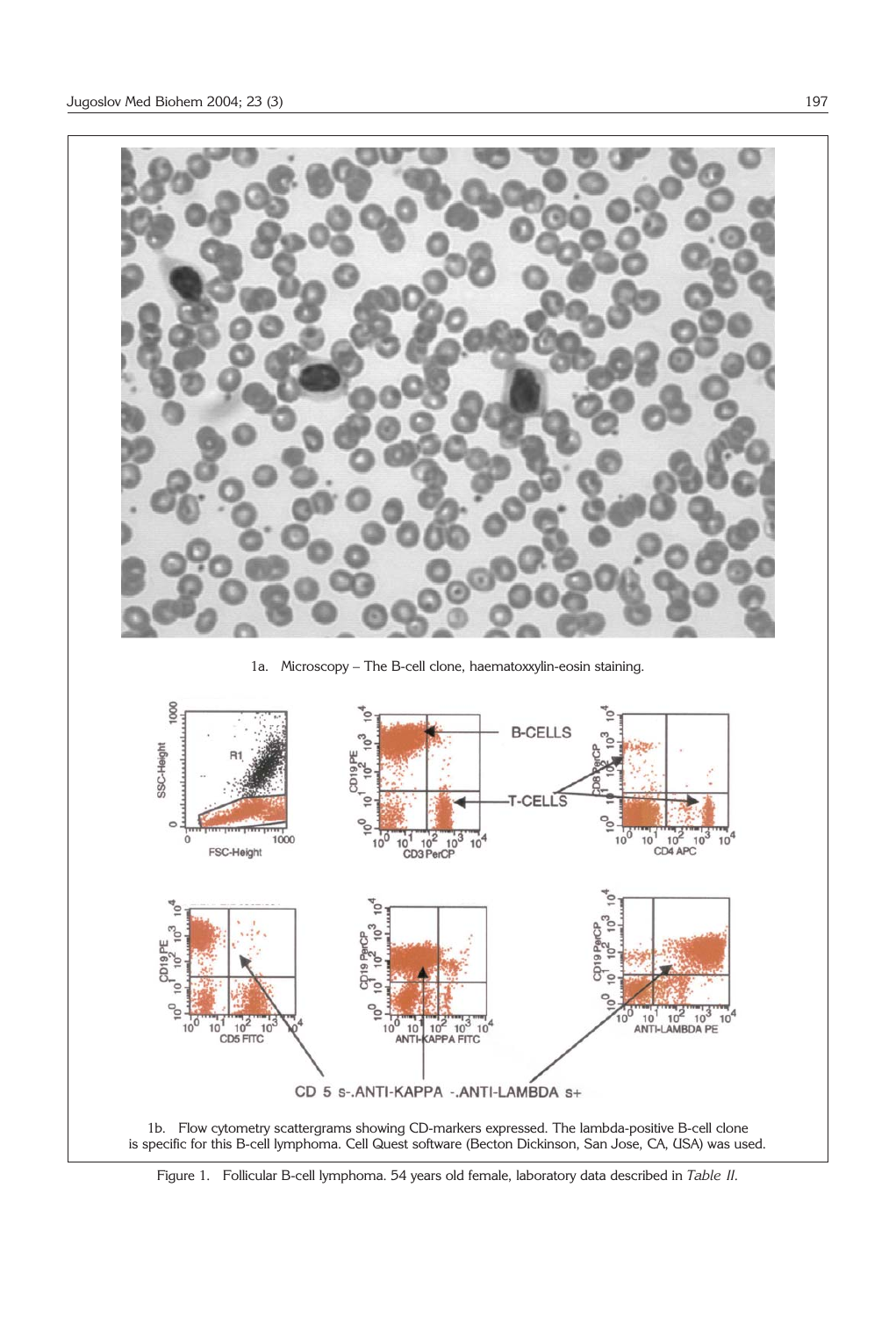crises in kidney transplant recipients. Viral infections are characterised by a decrease of CD4+ T-helper cells and a relative increase of CD8+ cytotoxic T-cells show a ratio  $< 0.9$  (2, 3). The ratio has been demonstrated also a useful tool in the follow-up, staging of cancer patients (4) and in monitoring antiviral therapy in patients with HIV infections (5, 6). Flow cytometry enables also to measure specific functions of cells. Monocytes/macrophages are important in cell-mediated response in infection and rejection crises in the post-transplantation course. The HLA-DR expression of blood monocytes are markers of their functional status and useful for the prognosis. Increased HLA-DR expression on monocytes are characteristic for graft rejections; in contrast decreased expression are found during viral and bacterial infections (7).

#### **Cellular Haemostaseology**

In cellular coagulation platelets functions are the target for diagnostic tests used in addition to the established plasma tests investigating coagulation factors. Conventional platelet counts performed in routine haematology only allow discrimination between thrombopenia and thrombocytosis that might be related with disturbances in blood coagulation. Collagen and ADP platelet activation tests have been established for monitoring platelet functions and platelet inhibitors. Recently a platelet function analyser has been marketed and promoted for assessing effectiveness of platelet antagonists and platelet transfusions (8, 9).

The ADP platelet activation test is based on the fact that the expressions of membrane integrins (GPIIb/IIIa) are increased when ADP is bound to the purine receptor. Monoclonal antibodies conjugated with fluorescence dyes had been raised for these integrins and are used for flow cytometric determination of platelet activation. In *Figure II* the ADP-concentration dependent CD-41 (GPIIb) and PAC-1 (GPIIB/IIIa) expression is shown. Reference ranges for CD 41 and PAC-1 expression on freshly isolated blood thrombocytes using stimulation with  $10 \mu$ mol/L ADP for  $15 \text{ mi}$ nutes at 37 °C are summarised in *Table III*. With this approach and the appropriate stimulant the compliance of patients suffering from thromboembolism and receiving platelet activation inhibitors like aspirin and plavix can be monitored. In addition in syndromes related to kidney and liver diseases concomitant with hemorrhage or thrombophilia platelet function testing might add useful information to targeted therapy.

#### **Cellular Drug Monitoring**

Measuring the blood levels of drugs or their metabolites now monitors the dosage of drugs. Neither the biochemical, pharmacological effects of prescribed drugs nor their effects on targeted cell functions are so far measured in clinical laboratories, in spite of the fact that this would be much more specific. There



Figure 2. *In vitro* activation of isolated platelets by ADP. Conditions: 15 minutes incubation at 37 °C, expression measured by flow cytometry

|                                                | Table III Reference ranges of CD41 (GP IIb) and PAC-1       |  |  |  |
|------------------------------------------------|-------------------------------------------------------------|--|--|--|
| (GPIIb/IIIa) expression in isolated platelets. |                                                             |  |  |  |
|                                                | Conditions: incubation with $10 \mu$ mol/L ADP, 15 minutes, |  |  |  |
|                                                | 37 °C; measurement by flow cytometry.                       |  |  |  |

| Reference Ranges                                  | CD41  | CD41        | PAC-1 | PAC-1      |
|---------------------------------------------------|-------|-------------|-------|------------|
|                                                   | basal | 15 min ADP  | basal | 15 min ADP |
| % Increase of MF                                  | 100   | $247 - 477$ | 100   | 1061-2057  |
| Mean fluorescence   493–802   1677–2875   3.0–9.0 |       |             |       | $53 - 152$ |



Figure 3. Cellular targets of immunosuppressive drugs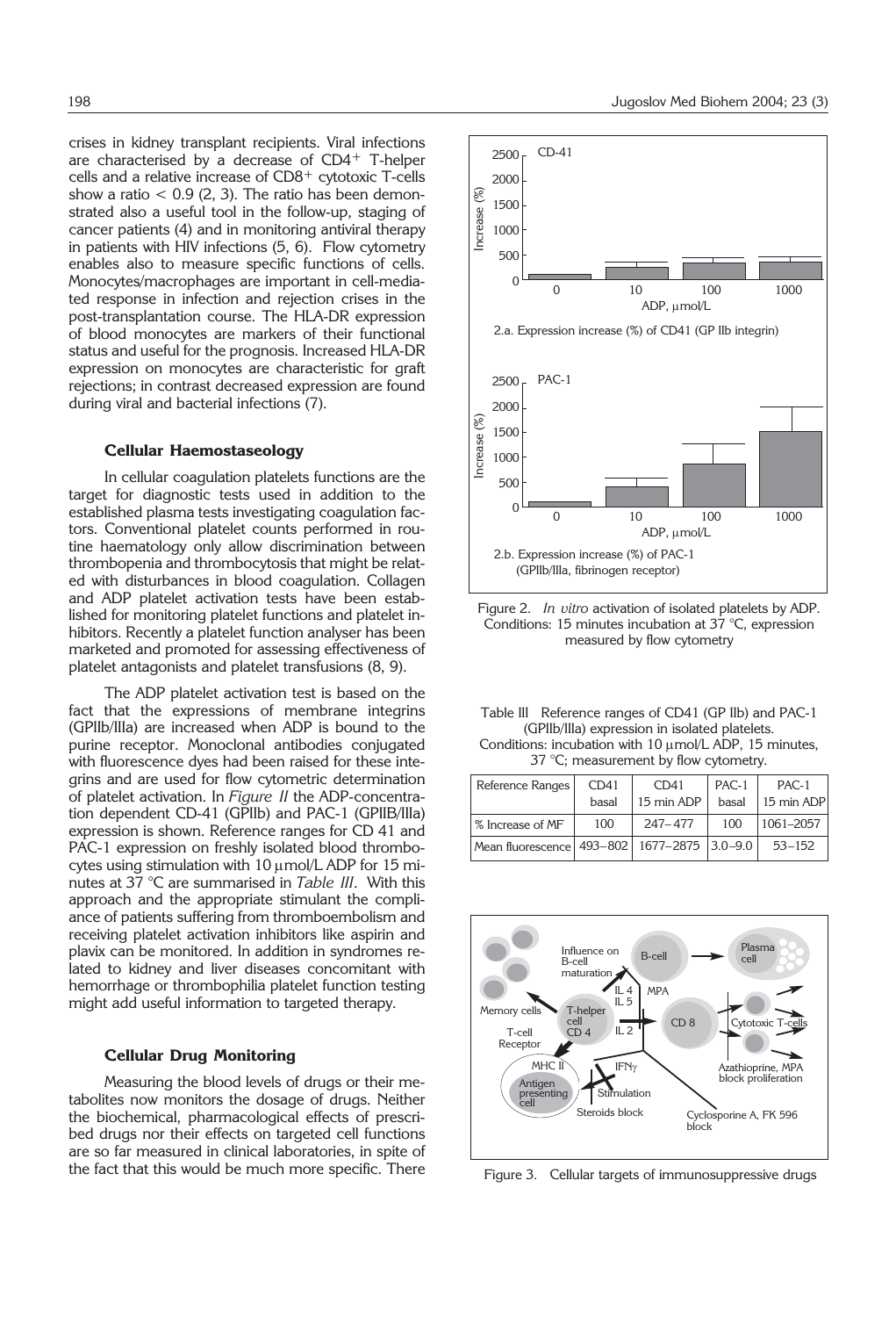are some approaches towards monitoring biological effects of immunosuppression in organ transplantation. The cellular targets of the most common immunosuppressive drugs are shown in *Figure 3*. Cyclosporine A, the most commonly used drug in transplantation medicine, is a cytokine suppressor by inhibiting intracellular IL-2 gene transcription and encoding of IL-3, IL-4, and IFN $\gamma$  in CD4<sup>+</sup> T-helper cells thus inhibiting the immunological cellular cascade. In patients receiving cyclosporine A the percentage of CD4+ T cells producing IL-2 compared with healthy controls was significantly reduced and correlated well with the blood levels of the drug (10). The antimetabolite mycophenolic acid, a competitive inhibitor of IMPdehydrogenase (11) and thus an inhibitor of guanine nucleotide synthesis, blocks *in vitro* and *in vivo* lymphocyte proliferation concomitant with reduction of IL-2 receptor expression on B- and T-lymphocytes (12–14). These investigations demonstrates that functional effects on the cellular immune system in transplant recipients can be used for clinical monitoring being much more representative for the individual condition than the usual trough-levels of immunosuppressive drugs.

In summary, investigating cells for genetic features, malignant transformation, surface characteristics, metabolic functions and signalling will be future key elements for diagnosis of diseases. Integrating this new area into Laboratory Medicine will add new competence and responsibility to Clinical Biochemistry and Laboratory Medicine.

# CELULARNA DIJAGNOSTIKA Izazov za laboratorijsku medicinu

## *Mathias M. MÏller*

### *Institute for Laboratory Diagnostics, Kaiser Franz Joseph Hospital, Vienna, Austria*

Kratak sadržaj: Izučavanje genetskih osobina, malignih transformacija, površinskih karakteristika, metaboličkih funkcija i signalnih komunikacija ćelija će u budućnosti biti ključni elementi za dijagnostikovanje oboljenja. Integracija ovih novi oblasti u laboratorijsku medicinu će zahtevati nove kompetentnosti i odgovornosti kliničke biohemije i laboratorijske medicine. Ćelijska gentika će biti glavna oblast u dijagnostičkim laboratorijama za ispitivanje rizika i prognoze oboljenja, a što je povezano i sa zahtevima za individualizacijom terapije. Uvođenjem floucitometrije mnogo se objektivnije identifikuju ćelije imunofenotipizacijom a dodavanjem ove tehnike klasičnoj mikroskopiji mnogo se tačnije klasifikuju leukemije. Osim funkcionalnog statusa i porekla ćelije krvi ili ćelije u drugim telesnim tečnostima (likvor, asciti) se sada mogu otkriti mnogo jednostavnije. ćelijski posredovani imunitet ima veoma značajnu ulogu u infektivnim oboljenjima i u transplatacionoj medicini. CD4/CD8 odnos T-limfocita je već rutinski test za diferencijaciju između virusne infekcije i krize odbavicanja i praćenje ovih stanja. Osim dobro poznatih plazma testova danas se pridodaju ćelijski koagulacioni trombocitni funkcionalni testovu. Doziranje lekova je moguće pratiti merenjem njihovog nivoa u krvi ili njihovih metabolita. Osim toga ispituju se i efekti lekova na ciljne ćelijske funkcije, što će u budućnosti biti još specifičnije.

Ključne reči: genetika, hematologija, koagulacija, praćenje lekova, floucitometrija

### **References**

- 1. Shao ZM, Wu J, Shen ZZ, Nguyen M. p53 mutation in plasma DNA and its prognostic value in breast cancer patients. Clin Cancer Res 2001; 7: 2222–27.
- 2. Tilg H, Ceska M, Vogel W, Herold M, Margreiter R, Huber C. Interleukin-8 serum concentrations after liver transplantation. Transplantation 1992; 53: 800–03.
- 3. Tilg H, Nordberg J, Vogel W, Luger TA, Herold M, Aulitzky WE, Margreiter R, Huber C. Circulating serum levels of interleukin-6 and CRP-reactive protein after liver transplantation. Transplantation 1992; 54: 142–46.
- 4. Kastelan Z, Lukac J, Derezic D, Pasini J, Kusic Z, Sosic H, Kastelan M. Lymphocyte subsets, lymphocyte reactivity to mitogens, NK cell activity and neutrophil and monocyte phagocytic functions in patients with bladder carcinoma. Anticancer Res 2003; 23: 5185–89.
- 5. Tsegaye A, Wolday D, Otto S, Petros B, Assefa T, Alebachew T, Hailu E, Adugna F, Measho W, Dorigo W, Fontanet AL, van Baarle D, Miedema F. Immunophenotyping of blood lymphocytes at birth, during childhood, and during adulthood in HIV-1-uninfected Ethiopians. Clin Immunol 2003; 109: 338–46.